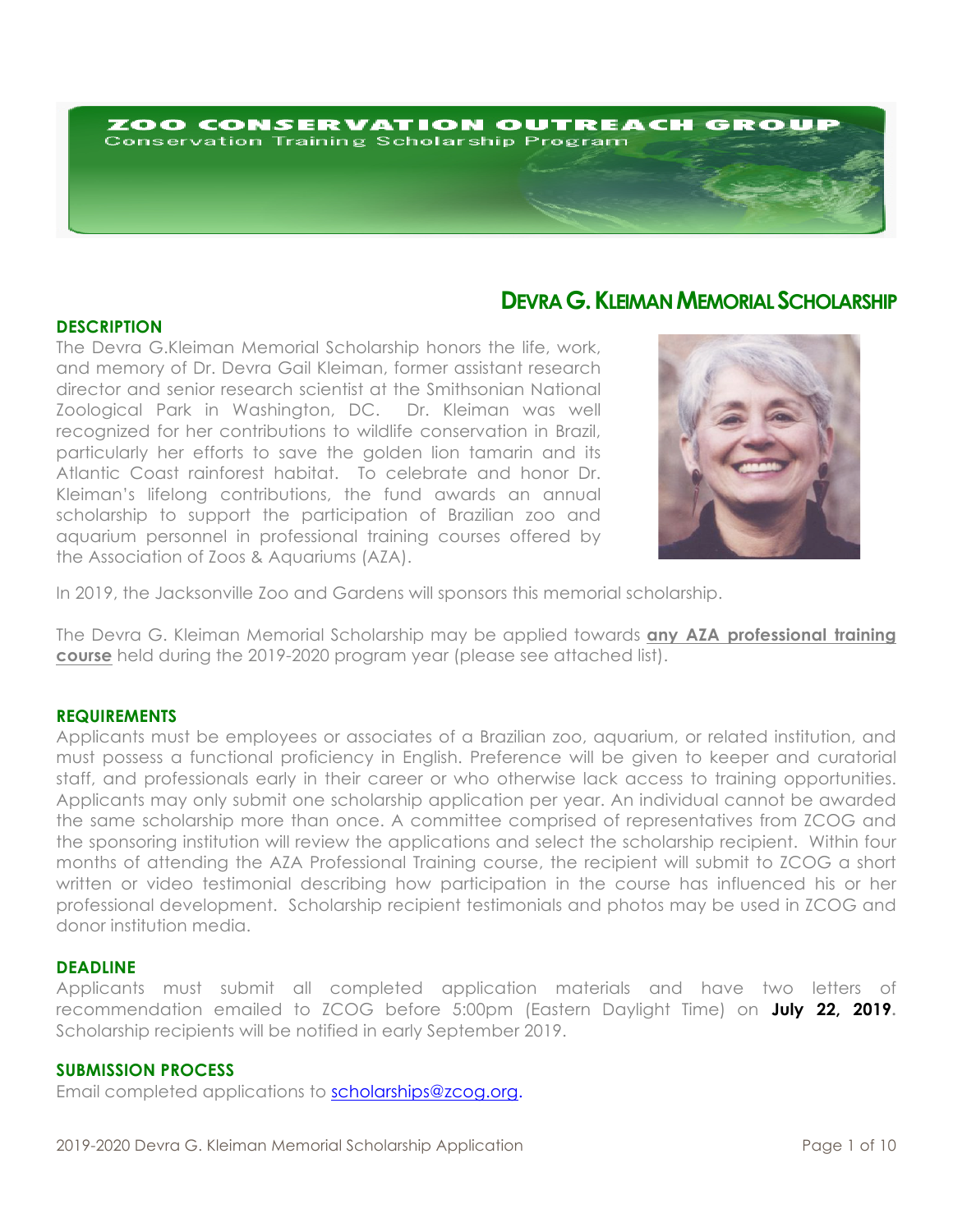# **APPLICATION INSTRUCTIONS**

# **Applications must be written and submitted in English.**

Applications submitted in any language other than English will be disqualified from consideration.

Please use the space provided in the attached application to fill in the following information:

- **I. Contact Information**. Provide your complete name and personal contact information along with information about your current institution, department, and professional title/position.
- **II. Professional Training Course Selection**. This scholarship may only be used to attend the AZA Institutional Records Keeping course.
- **III. Professional Experience**. Provide information about your last three professional positions, beginning with your current job. List your title/position, dates employed, and supervisor's name and title. Briefly describe the main duties performed in each position.
- **IV. Education**. Provide information about post-secondary degrees, including any programs you are currently attending. List the name of the college or university, location of the school, dates attended, degree received, and program specialization or major.
- **V. Professional Training**. List any additional professional training you have received, such as national or international training courses, including previous AZA Professional Training Program courses. Indicate whether you have ever received a ZCOG Conservation Training Scholarship and, if so, the scholarship date and course attended.
- **VI. Professional Involvement**. In this section, provide evidence of how you have contributed to your profession. List activities such as involvement in cooperative efforts with regional associations (e.g. ALPZA, SZB, AZCARM, ACOPAZOA etc.) and AZA member institutions, attendance at professional conferences, workshops and seminars (including date of attendance), membership in professional organizations, service on committees (including dates of service), publication of articles or papers (including titles and dates of publication), and professional honors received. *Note: the absolute extent of your experience is not as important as your ability to clearly demonstrate the significance of your involvement at this stage in your career.*
- **VII. Reasons for Attending This Course**. The short essay questions in this section ask you to describe how your participation in the chosen AZA Professional Development Training Program course will contribute to your professional development goals and benefit your current institution. Your responses should clearly and succinctly address each question in this section.

**1. Describe how participation in this course will help you achieve your professional goals as they relate to animal collection management and conservation.** *The strongest responses are those in which the applicant's own professional goals are clearly stated and directly linked to the specific course objectives*. Since preference is given to professionals early in their career, or who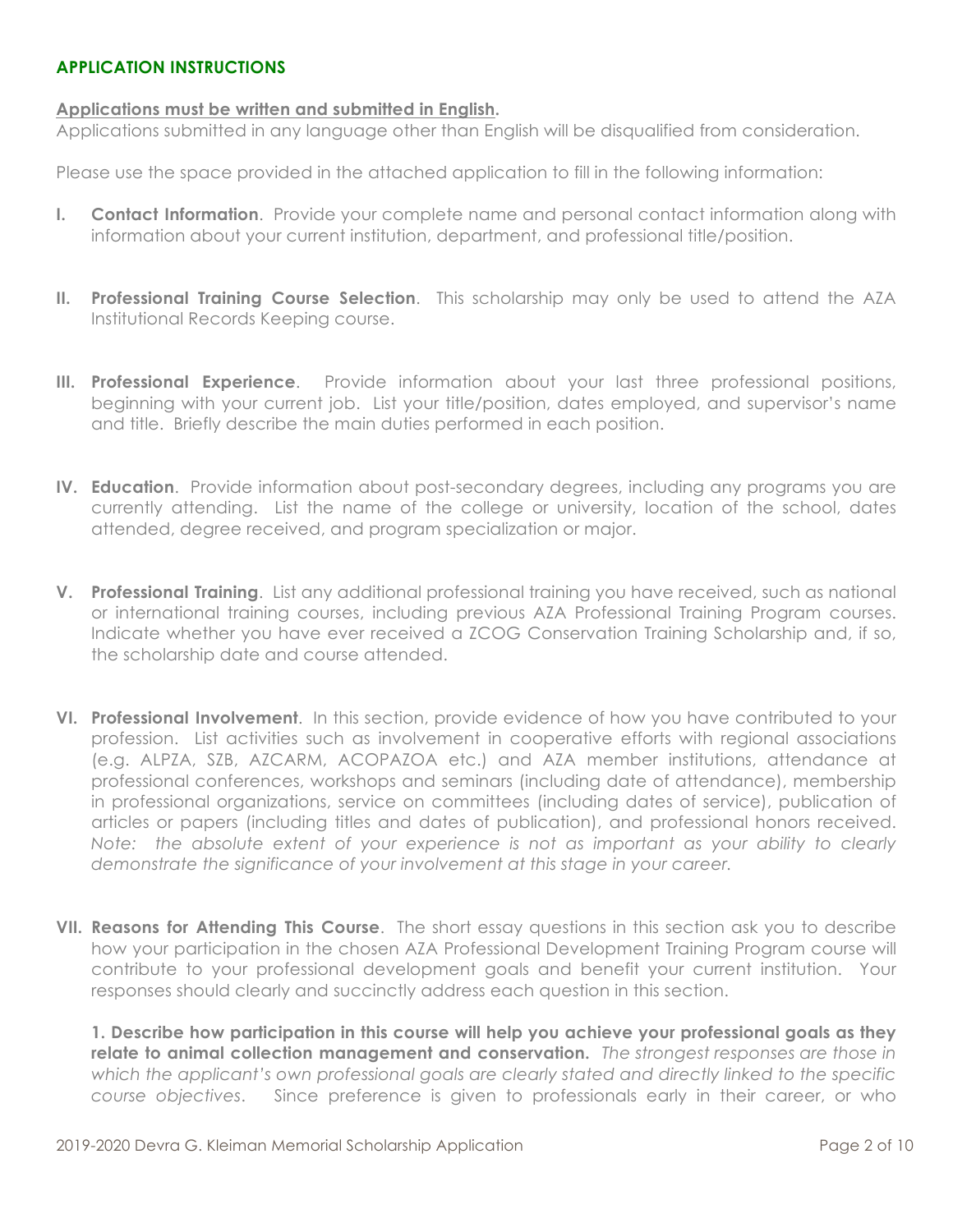otherwise lack access to training opportunities, indicate if the course provides a unique opportunity for training. If you have had opportunities to attend other training programs, indicate how the current course will add something new to your professional development. *The strongest responses are also those that demonstrate that the training opportunity is likely to have a major impact on the applicant's professional development*.

**2. Explain how participation in this course will improve your institution's animal records keeping and management programs.** The strongest responses are those in which the applicant *clearly states how the skills gained through course participation will be applied to his or her institution's programs*, and also those that demonstrate that the *training opportunity is likely to have a major impact on the applicant's institutional programing*.

**3. Describe a recent experience or accomplishment that demonstrates your commitment to zoobased conservation**. Provide a clear example of a recent experience or accomplishment and describe how that experience demonstrates your commitment to conservation.

- **VIII. Letters of Recommendation**. List the names, institutions, titles, and contact information for both individuals writing your letters of recommendation.
- **IX. Signature**. Make sure that you sign and date the application before submission!

# **QUESTIONS**

Contact Zoo Conservation Outreach Group (ZCOG) at scholarships@zcog.org.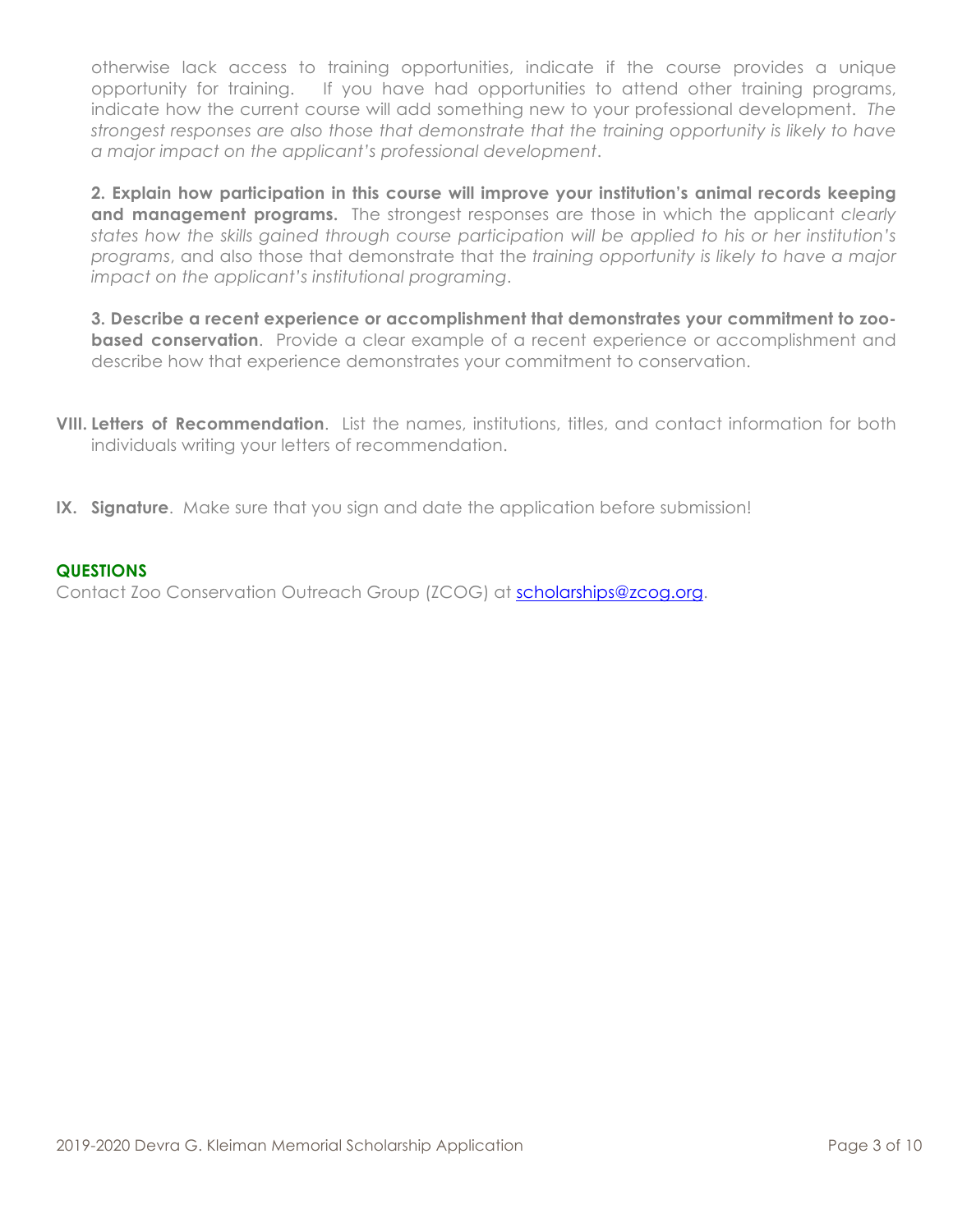# **Zoo Conservation Outreach Group**



# **CONSERVATION TRAINING SCHOLARSHIP PROGRAM: APPLICATION**

# **I. CONTACT INFORMATION**

# **II. EDUCATION**

**(Begin with most current)**

| $\begin{minipage}{.4\linewidth} \textbf{School:} \end{minipage} \vspace{-0.5em} \begin{minipage}{.45\linewidth} \textbf{School:} \end{minipage} \vspace{-0.5em} \begin{minipage}{.45\linewidth} \textbf{0} & \textbf{0} & \textbf{0} & \textbf{0} & \textbf{0} & \textbf{0} & \textbf{0} & \textbf{0} & \textbf{0} & \textbf{0} & \textbf{0} & \textbf{0} & \textbf{0} & \textbf{0} & \textbf{0} & \textbf{0} & \textbf{0} & \textbf{0} & \textbf{0} & \text$ |
|---------------------------------------------------------------------------------------------------------------------------------------------------------------------------------------------------------------------------------------------------------------------------------------------------------------------------------------------------------------------------------------------------------------------------------------------------------------|
|                                                                                                                                                                                                                                                                                                                                                                                                                                                               |
| Dates Attended (MM/YYYY): __________ - __________                                                                                                                                                                                                                                                                                                                                                                                                             |
|                                                                                                                                                                                                                                                                                                                                                                                                                                                               |
|                                                                                                                                                                                                                                                                                                                                                                                                                                                               |
|                                                                                                                                                                                                                                                                                                                                                                                                                                                               |
|                                                                                                                                                                                                                                                                                                                                                                                                                                                               |
|                                                                                                                                                                                                                                                                                                                                                                                                                                                               |
| Dates Attended (MM/YYYY): __________- - __________                                                                                                                                                                                                                                                                                                                                                                                                            |
|                                                                                                                                                                                                                                                                                                                                                                                                                                                               |
|                                                                                                                                                                                                                                                                                                                                                                                                                                                               |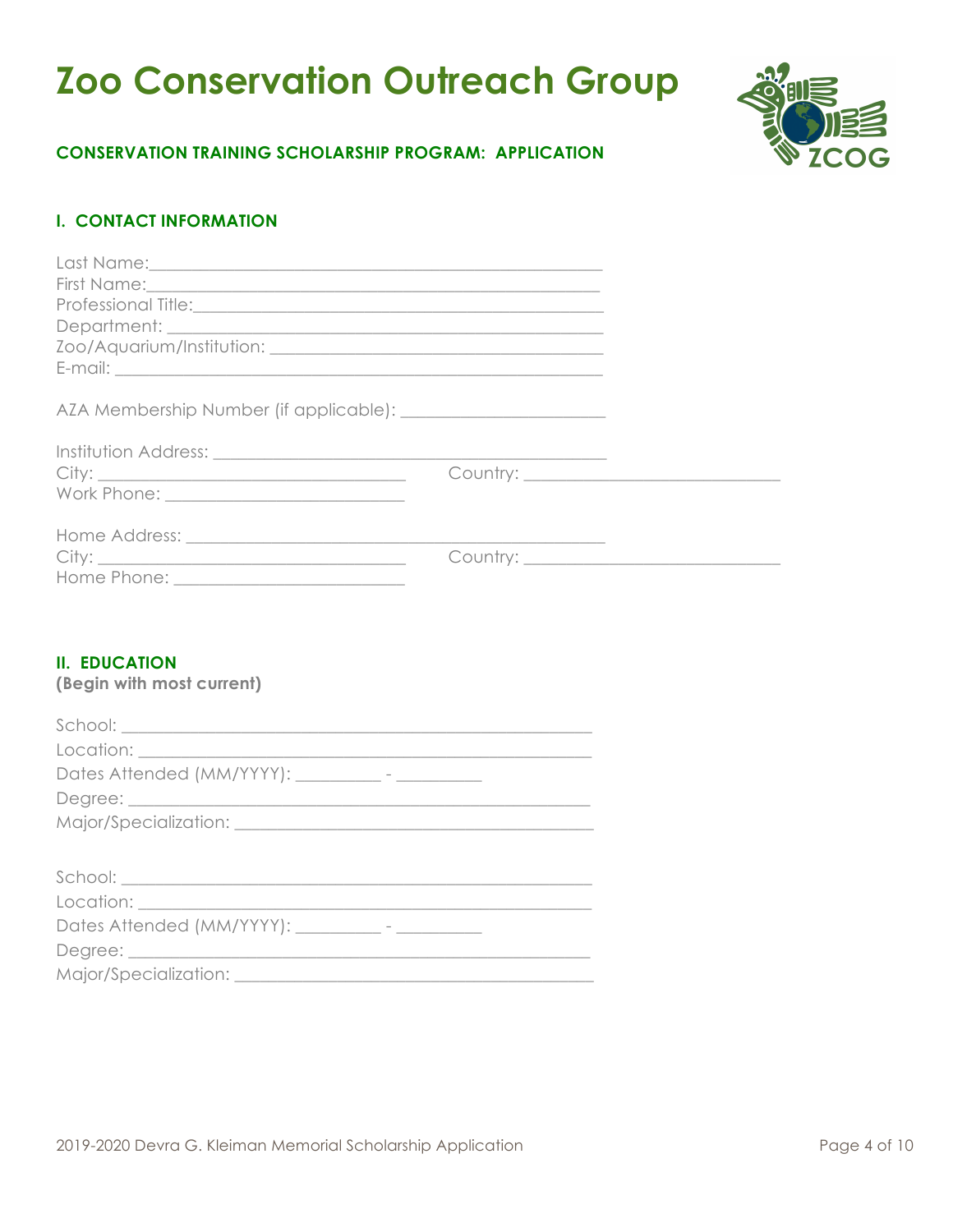# **III. PROFESSIONAL EXPERIENCE**

**(Begin with most current)**

| Current Title:                                   |
|--------------------------------------------------|
| Dates Employed (MM/YYYY): __<br>$\hspace{0.5cm}$ |
| Name of your immediate supervisor:               |
| Supervisor's Title:                              |
|                                                  |

Briefly describe the main duties of your present position (500 character maximum):

Former Title: \_\_\_\_\_\_\_\_\_\_\_\_\_\_\_\_\_\_\_\_\_\_\_\_\_\_\_\_\_\_\_\_\_\_\_\_\_\_\_\_\_\_\_\_\_\_\_\_\_\_\_\_\_\_\_\_\_\_\_\_\_\_\_\_\_\_

 $Institution:$   $\blacksquare$ 

Dates Employed (MM/YYYY): \_\_\_\_\_\_\_\_\_ - \_\_\_\_\_\_\_\_\_\_\_

Briefly describe the main duties of your present position (500 character maximum):

Former Title: \_\_\_\_\_\_\_\_\_\_\_\_\_\_\_\_\_\_\_\_\_\_\_\_\_\_\_\_\_\_\_\_\_\_\_\_\_\_\_\_\_\_\_\_\_\_\_\_\_\_\_\_\_\_\_\_\_\_\_\_\_\_\_\_\_\_\_

Institution: \_\_\_\_\_\_\_\_\_\_\_\_\_\_\_\_\_\_\_\_\_\_\_\_\_\_\_\_\_\_\_\_\_\_\_\_\_\_\_\_\_\_\_\_\_\_\_\_\_\_\_\_\_\_\_\_\_\_\_\_\_\_\_\_\_\_\_\_\_

Dates at Institution (MM/YYYY): \_\_\_\_\_\_\_\_\_\_ - \_\_\_\_\_\_\_\_\_\_

Briefly describe the main duties of your present position (500 character maximum):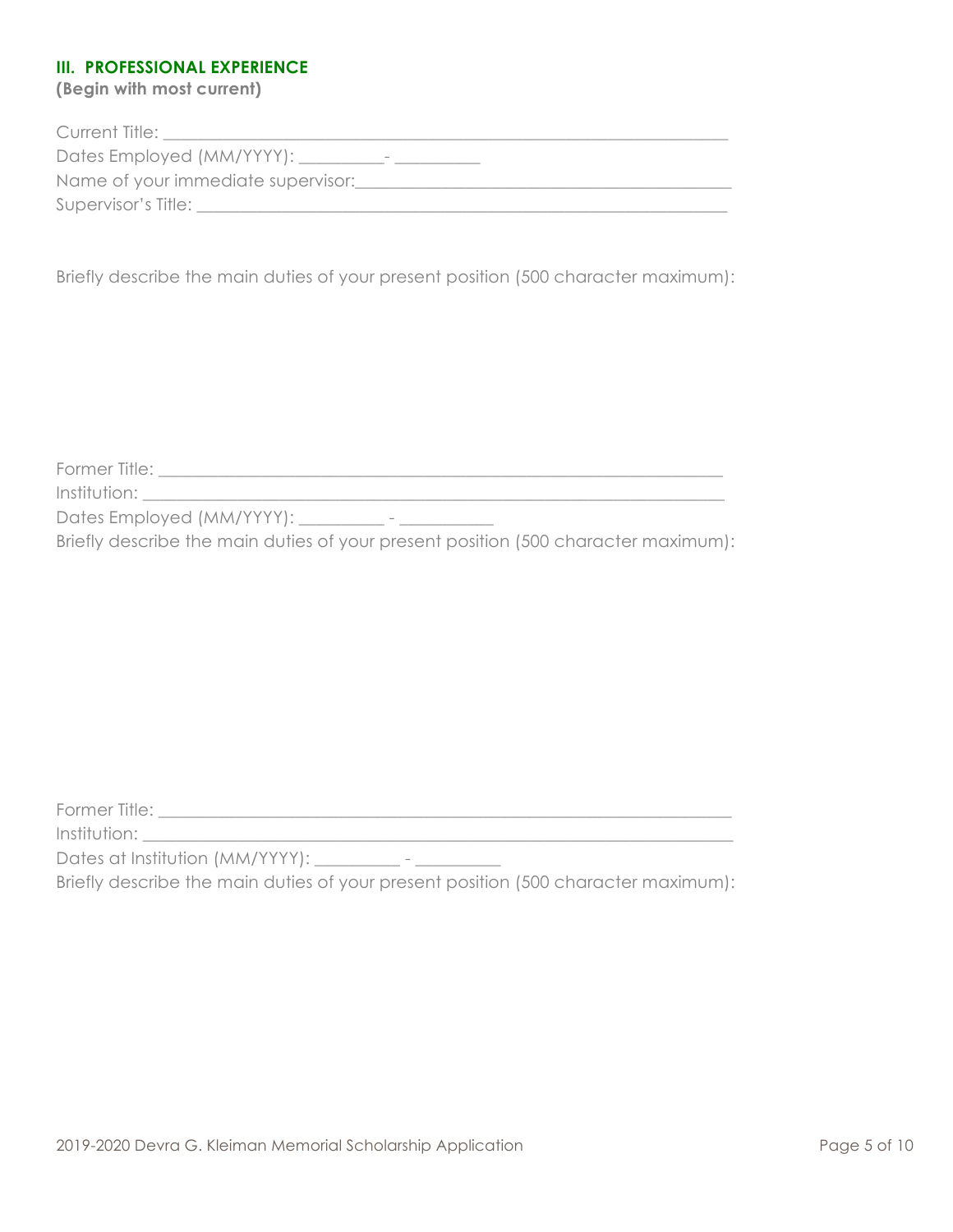# **IV. PROFESSIONAL TRAINING COURSE SELECTION**

| Please check only ONE course. If you do not receive the scholarship and plan to take the course<br>anyway, please note this application does not represent a reserved space in an AZA course. |
|-----------------------------------------------------------------------------------------------------------------------------------------------------------------------------------------------|
| Animal Training Applications in Zoo and Aquarium settings (September 23-28, 2019)                                                                                                             |
| http://www.aza.org/animal-training-applications-zoo-aquarium-settings                                                                                                                         |
| Animal Transport for Animal Care Professionals (Dates to be determined: Spring 2020)                                                                                                          |
| www.aza.org/animal-transport-for-animal-care-professionals                                                                                                                                    |
| Animal Welfare: Evidence-Based Management (Dates to be determined: Spring 2020)                                                                                                               |
| www.aza.org/animal-welfare-evidence-based-management                                                                                                                                          |
| Avian Management, Biology and Conservation (February 10-15, 2020)                                                                                                                             |
| www.aza.org/avian-management-biology-conservation                                                                                                                                             |
| Best Practices in Animal Keeping (February 29-March 5, 2020)                                                                                                                                  |
| https://www.aza.org/best-practices-animal-keeping                                                                                                                                             |
| Conservation Education: Effective Program Design (February 10-15, 2020)                                                                                                                       |
| www.aza.org/CED                                                                                                                                                                               |
| Crocodilian Biology and Captive Management (April 17-24, 2020)                                                                                                                                |
| https://www.aza.org/crocodilian-biology-and-professional-management                                                                                                                           |
| Environmental Enrichment in Zoos and Aquariums (February 22-27, 2020)                                                                                                                         |
| https://www.aza.org/environmental-enrichment-in-zoos-and-aquariums-                                                                                                                           |
| Institutional Records Keeping (February 10-15, 2020)                                                                                                                                          |
| www.aza.org/institutional-records-keeping                                                                                                                                                     |
| Managing Animal Enrichment & Training Programs (September 23-28, 2019)                                                                                                                        |
| https://www.aza.org/managing-animal-enrichment-and-training-programs                                                                                                                          |
| NatureStart (Dates to be determined: Spring 2020)                                                                                                                                             |
| www.czs.org/NatureStartCourse                                                                                                                                                                 |
| Population Management I: Data Acquisition & Processing (Dates to be determined: 2020)                                                                                                         |
| www.aza.org/PMI                                                                                                                                                                               |
| Principles of Aquarium Husbandry, Design and Leadership (Dates to be determined: 2019)                                                                                                        |
| https://www.aza.org/principles-of-aquarium-husbandry-design-and-leadership                                                                                                                    |
| Principles of Program Animal Management (November 11-16, 2019)                                                                                                                                |
| www.aza.org/PPAM                                                                                                                                                                              |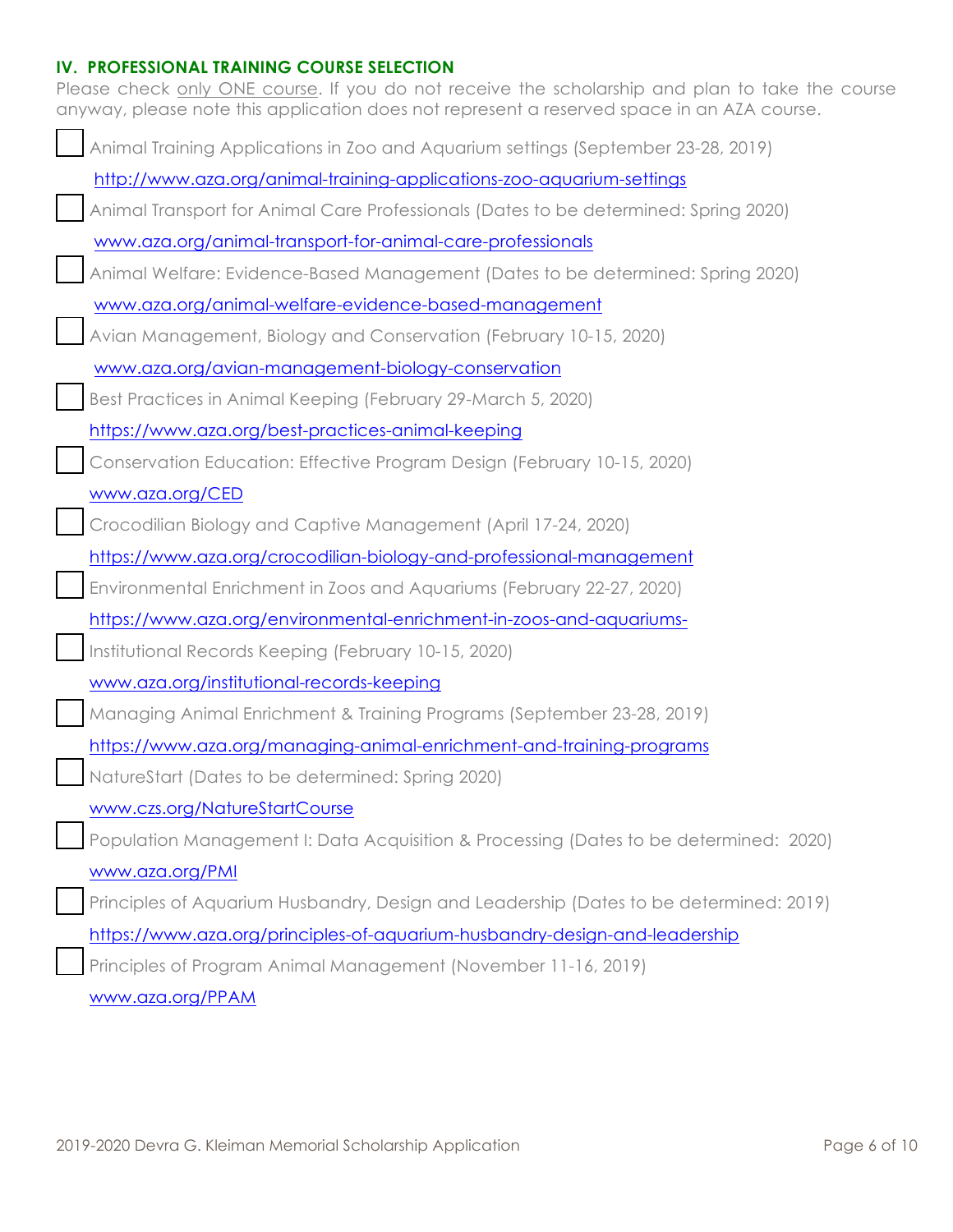# **V. PROFESSIONAL TRAINING**

1. Have you ever received a ZCOG Conservation Training Scholarship?

| ۰.<br>M. |
|----------|
|----------|

NO

If yes, please list date of scholarship and course attended:

2. Please list all professional training courses that you have attended nationally or internationally, including AZA professional development training programs:

# **VI. PROFESSIONAL INVOLVEMENT**

To demonstrate your professional involvement, please list the following: *Note: the absolute extent of your experience is not as important as your ability to clearly demonstrate the significance of your involvement at this stage in your career.* 

- Involvement in any cooperative animal collection and management efforts with AZA member institutions or other regional partners (e.g. ALPZA, SZB, AZCARM, ACOPAZOA etc.)
- Conferences, workshops, and seminars attended, including year of attendance
- Professional memberships or affiliations
- Committees on which you have served, including dates of service
- Professional honors you have received
- Articles or papers published, including titles and dates of publication [Maximum 1000 characters]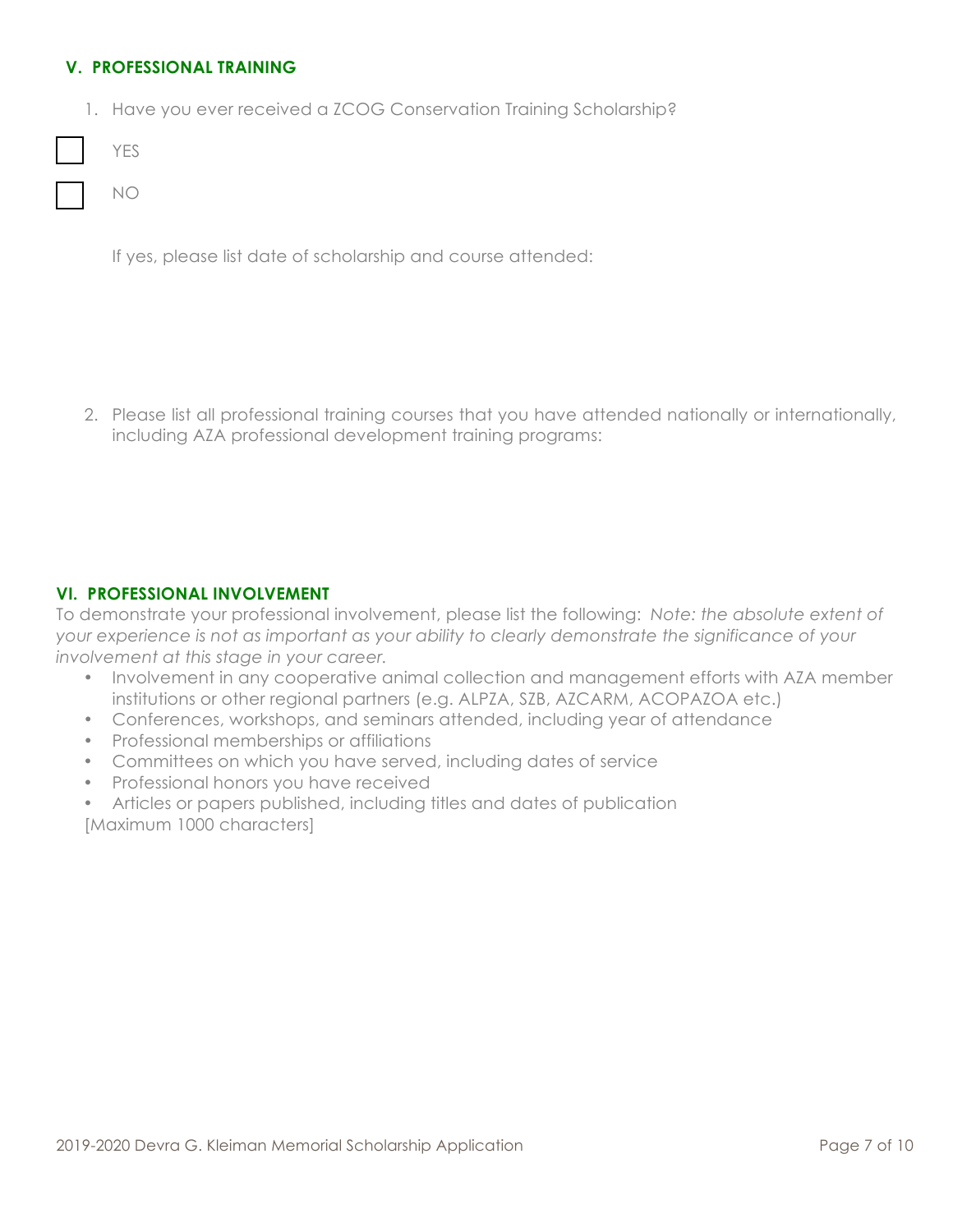# **VII. REASONS FOR ATTENDING THIS COURSE**

1. Describe how participating in this AZA Professional Training program course will help you achieve **your professional goals** as they relate to animal collection management and conservation. [*Note: In this response, focus on how the program will impact your own personal/professional development and goals—there will be space in the next question to discuss impacts to your institution. Since preference will be given to professionals early in their career, or who otherwise lack access to training opportunities, please indicate if this program provides a unique opportunity for training. If you have had the opportunity to attend other training programs, indicate how the current program will add something new to your professional development*.] [Maximum 1500 characters]

2. Explain how your participation in this course will help improve **your institution** promote improved animal husbandry, management, or conservation programs within the Brazilian Zoo and Aquarium community. [Maximum 1500 characters]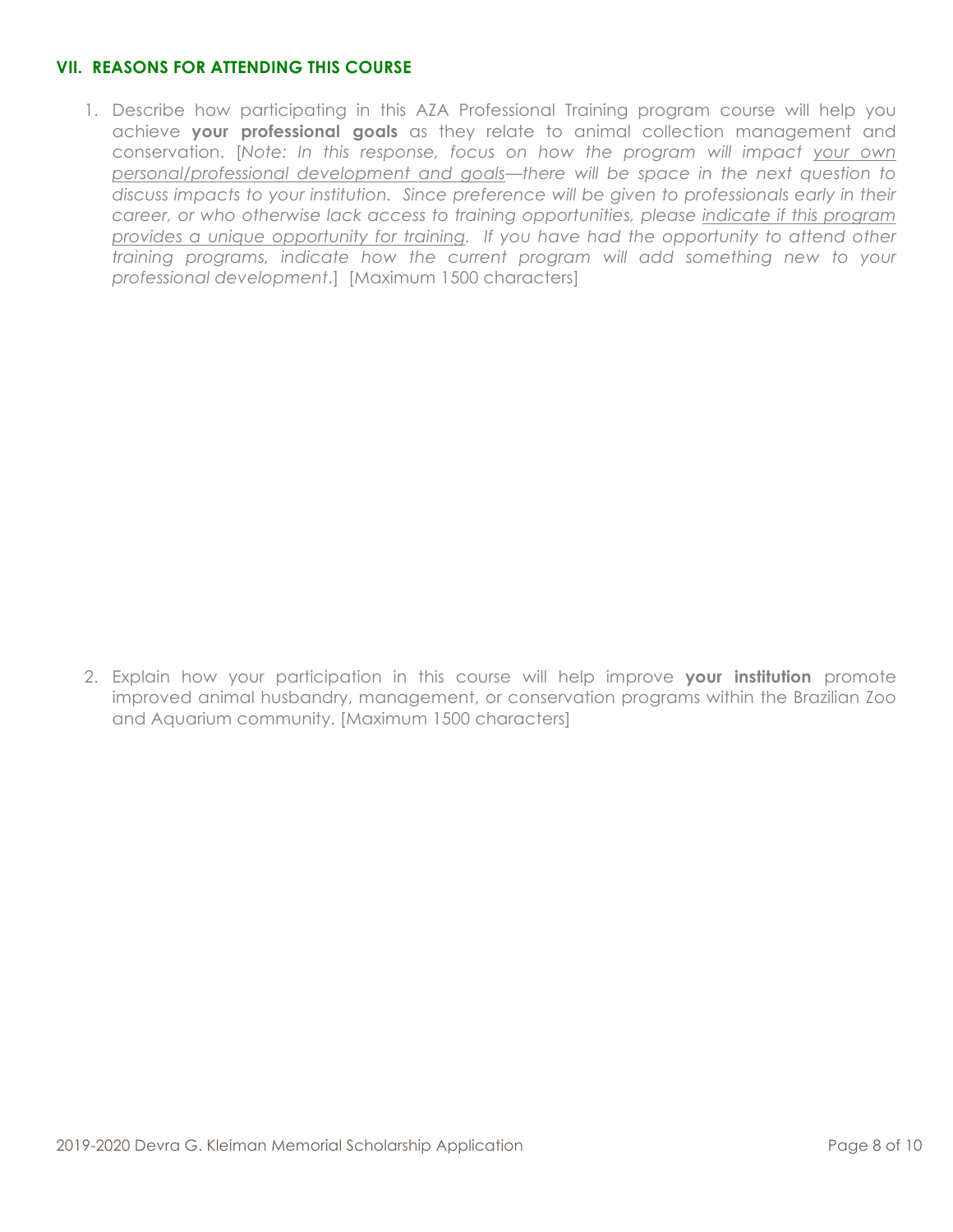3. Describe a recent experience or accomplishment that demonstrates your commitment to cooperative wildlife conservation efforts in Brazil. Please indicate any relevant involvement with AZA member institutions or programs, including Taxon Advisory Groups (TAGs) Species Survival Plans (SSPs) or SAFE species programs. [Maximum 2000 characters]